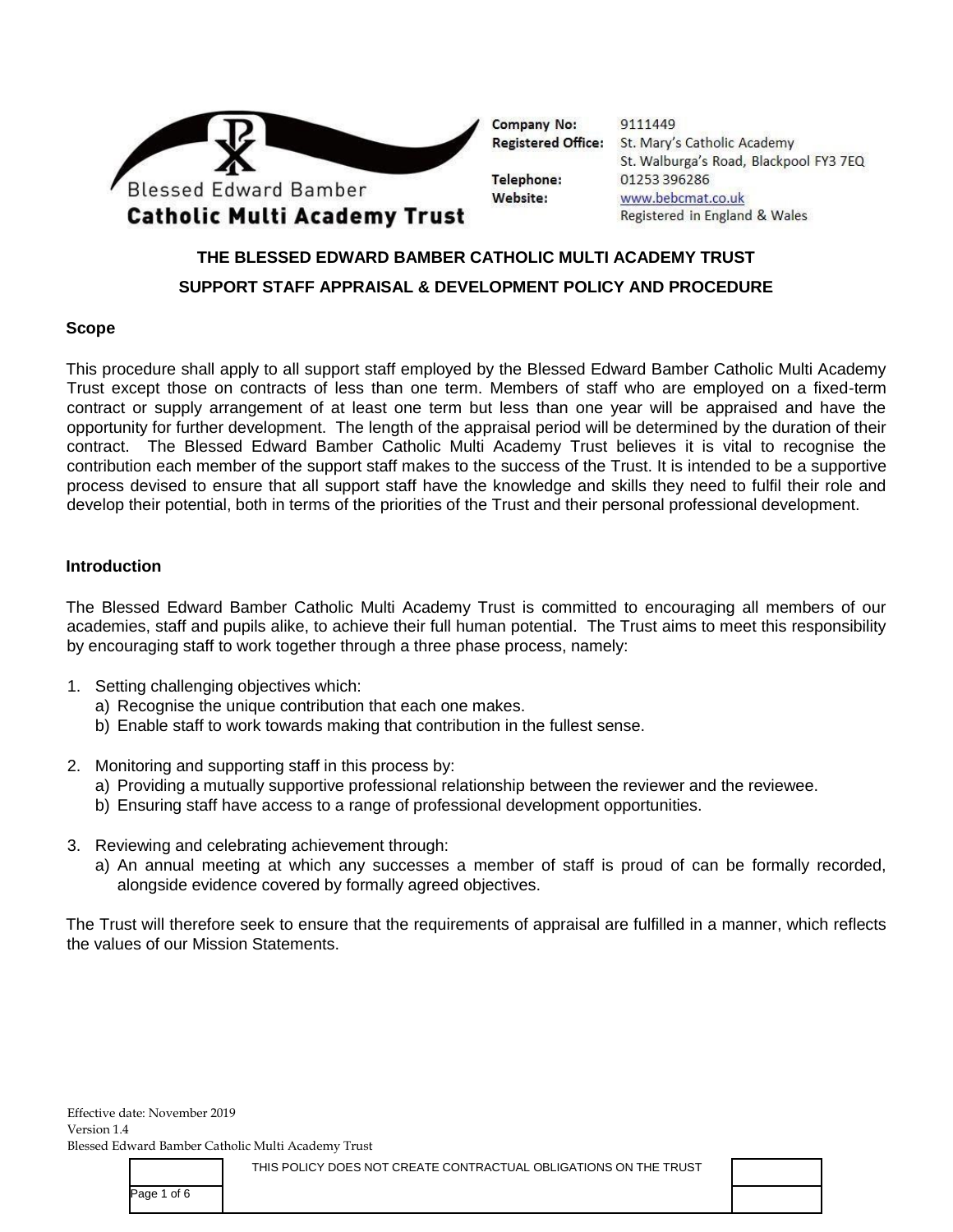### **Procedures**

The aim of the Appraisal & Development Policy is:

- To continually improve the performance of individuals and the academies by enhancing skills, flexibility, motivation and working relationships;
- To provide clear identification of the individual's contribution to the academies and Trust's goals based on agreed objectives;
- To identify and review the individual's development and training needs in order to meet those objectives;
- To provide a framework and enthusiasm for self-development and training needs in order to meet those objectives;
- To identify organisational and/or operational changes which may be needed to facilitate enhanced performance;
- To improve communication by reflecting on performance and providing constructive feedback;

The appraisal and development period will run for twelve months from 1st September to 31st August each year.

Each member of the support staff will be allocated an appraiser, usually their line manager. An appraiser will not usually be required to undertake more than four appraisals. Data and information relating to desired outcomes of the member of staff's role will be used as part of the appraisal process where appropriate.

The Trust Business Manager is responsible for overseeing the Appraisal & Development Policy and will monitor its implementation and the results. Access to appraisal documentation will be limited to the appraisee, the appraiser, the Headteacher, The Academy's Professional Development Coordinator, the Chief Executive Officer and the Trust Business Manager.

## **Setting Challenging Objectives**

Objectives for each member of staff will be set before, or as soon as practicable after, the start of each Appraisal & Development period. The objectives set and development opportunities provided must be in accordance with the member of staff's job description.

The objectives set for each member of staff will be SMART:

- Specific precise and unambiguous to ensure both appraisee and appraiser understand what is being aimed for;
- Measurable what success will look like in ways that will provide evidence of that success;
- Achievable feasible and without barriers the appraisee cannot overcome;
- Relevant in line with team, academy and Trust objectives;
- Time-bound deadline for achievement

The number of objectives will depend on the size and scope of the role up to a maximum of four. Objectives should be clearly linked to the person's job description, team's priorities or the strategic objectives of Trust. Once the objectives are set, development needs should be considered to enable the individual to perform well. This should also include consideration of motivation, job satisfaction and career plans.

THIS POLICY DOES NOT CREATE CONTRACTUAL OBLIGATIONS ON THE TRUST

Page 2 of 6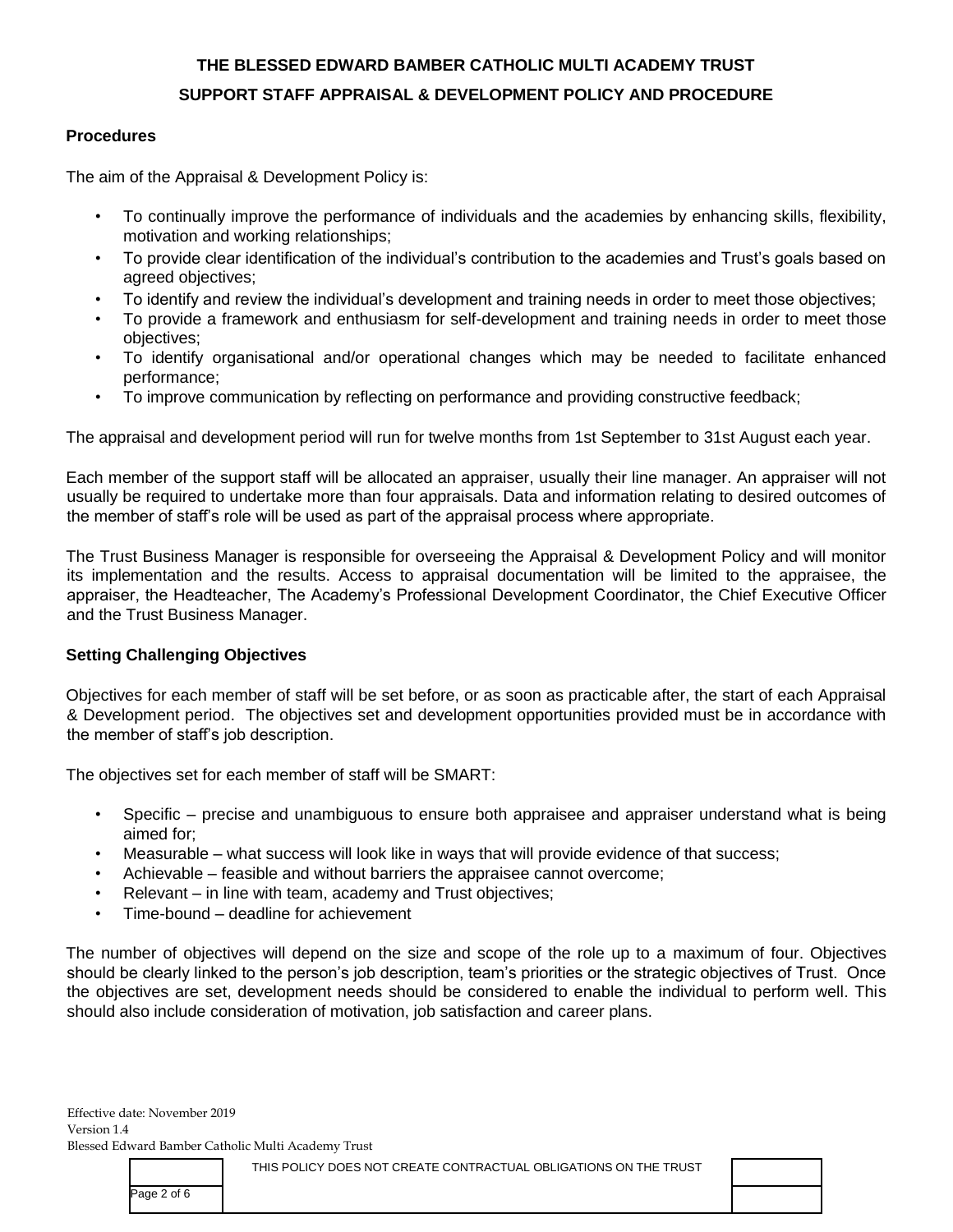Where formal continuing professional development (CPD) is identified as a requirement, consideration should be given to the financial implications and the priority should be ranked as:

- (1) Essential for the appraise to meet their objectives;
- (2) Will support the team/academy/Trust priorities;
- (3) Personal development needs and aspirations.

In addition to traditional training courses, other opportunities for CPD that should be considered include coaching, mentoring, observation and professional collaboration. The objectives discussed will be captured on the Personal Development Plan signed by both the appraiser and the appraisee. The completed form will be passed to the Trust Business Manager. The appraiser and appraisee should retain a copy to check objectives and monitor progress.

### **Monitoring and Supporting Staff**

An effective line manager/appraiser should review staff performance on an ongoing basis, providing regular feedback and encouragement including allowing time for face-to-face discussions. In addition, each member of staff should gather relevant evidence in support of their progress and in line with their objectives. This may take the form of a Learning Log.

If objectives are amended to reflect changing priorities or circumstances, this must be recorded on the Personal Development Plan then a revised copy should be passed to the Trust's Business Manager. The appraiser will inform the appraisee of the time and location of the meeting at least one week in advance to provide sufficient time for reflection and planning.

It is important for the line manager to maintain ongoing professional dialogue with the appraisee in respect of performance or development as part of day-to-day line management. It is not appropriate to wait for formal meetings if there are issues which need to be discussed.

### **Reviewing and Celebrating Achievement**

The annual review will provide an opportunity to discuss performance against objectives, continuing professional development and future career plans. The appraiser will inform the appraisee of the time and location of the meeting at least one week in advance to provide sufficient time for reflection and planning. All reviews should be completed before the October half term. The review is confidential and requires a quiet room for at least one hour without interruptions. At this point, objectives and associated development needs for the next appraisal period will also be set.

At the end of the meeting, the Appraisal Review Form and the Personal Development Plan will be completed and signed by both the Appraiser and Appraisee. The completed forms will be passed to the Trust Business Manager and the Appraisee will retain a copy to check objectives and monitor progress.

## **Team Appraisals**

Where appropriate, the appraiser may hold a Team Appraisal meeting instead of an individual appraisal meeting. This will usually be where a group of support staff will be set the same appraisal objectives and have similar CPD needs. The appraiser will agree this with affected staff in advance and will still give opportunities for individual discussions if a member of staff requests this.

Effective date: November 2019 Version 1.4 Blessed Edward Bamber Catholic Multi Academy Trust

THIS POLICY DOES NOT CREATE CONTRACTUAL OBLIGATIONS ON THE TRUST

Page 3 of 6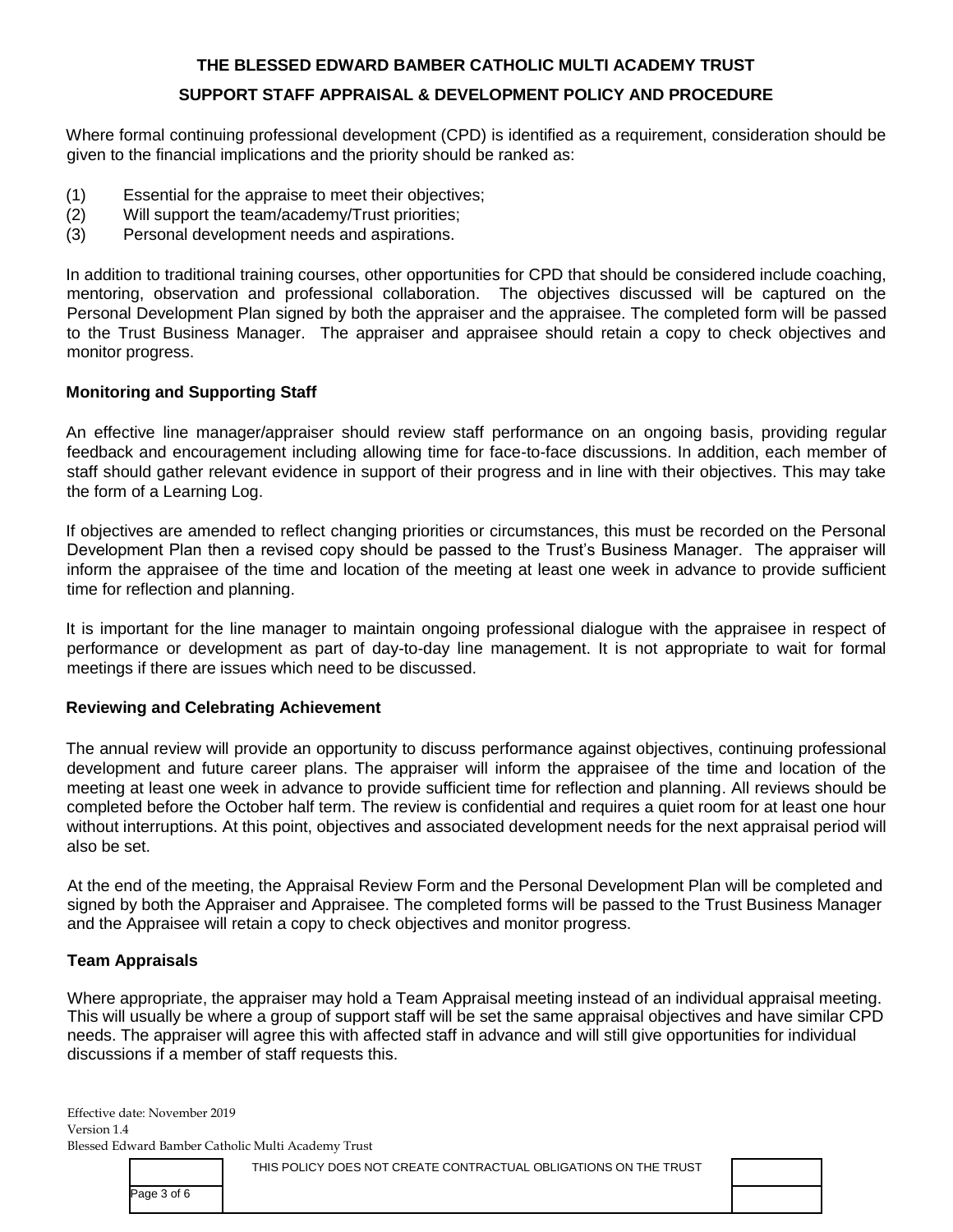#### **New Starters**

Where individuals start a new job part way through the appraisal period, objectives will be set within four weeks of their start date. Realistic objectives will be set taking into account the time period before the next scheduled interim or annual review.

#### **Disagreement Resolution**

If the appraisee and appraiser do not agree in relation to performance or objective setting, the Head Teacher, in the case of academy staff, or Chief Executive Officer, in the case of Trust staff, will be made aware of the situation in order to arbitrate. Every effort will be made to resolve the disagreement amicably. If an amicable solution is not reached the appraiser will determine the review statement or objectives set and a separate statement by the appraisee will be attached to the form.

THIS POLICY DOES NOT CREATE CONTRACTUAL OBLIGATIONS ON THE TRUST

Page 4 of 6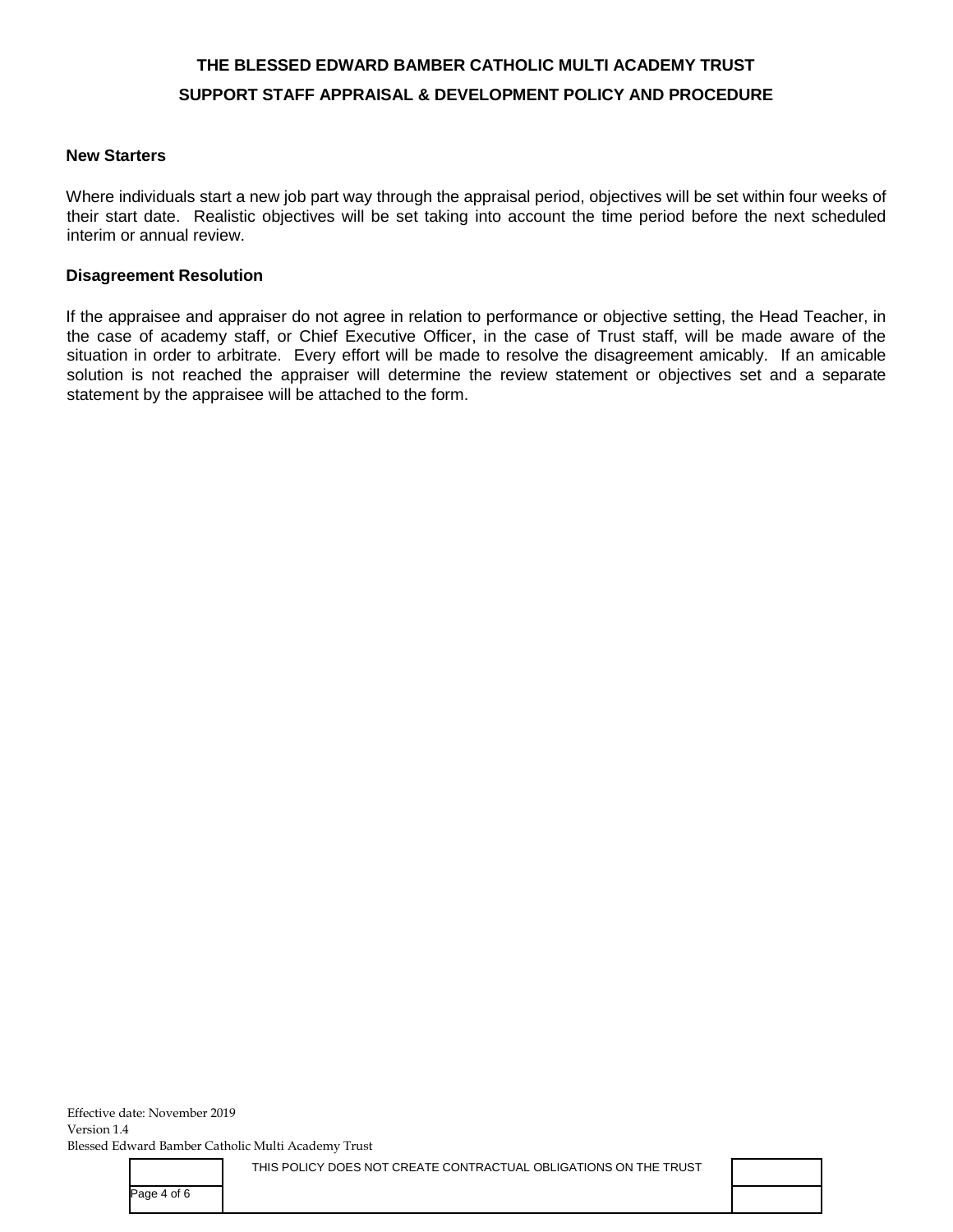### **Support Staff Personal Development Plan**

**Name: Date:** 

**Job:** 

**Academy: Line Manager:** 

| <b>Agreed Objectives</b> | <b>Success Criteria</b> | <b>Deadline</b> | <b>Development</b><br>Required | <b>Interim Review</b> | <b>Annual Review</b> |
|--------------------------|-------------------------|-----------------|--------------------------------|-----------------------|----------------------|
|                          |                         |                 |                                |                       |                      |
|                          |                         |                 |                                |                       |                      |
|                          |                         |                 |                                |                       |                      |
|                          |                         |                 |                                |                       |                      |
|                          |                         |                 |                                |                       |                      |
|                          |                         |                 |                                |                       |                      |
|                          |                         |                 |                                |                       |                      |
|                          |                         |                 |                                |                       |                      |

**Signed by Staff Member: Date: Date: Date: Date: Date: Date: Date: Date: Date: Date: Date: Date: Date: Date: Date: Date: Date: Date: Date: Date: Date: Date: Date: Date: Dat** 

**Signed by Line Manager: Date: Date: Date: Date: Date: Date: Date: Date: Date: Date: Date: Date: Date: Date: Date: Date: Date: Date: Date: Date: Date: Date: Date: Date: Dat**